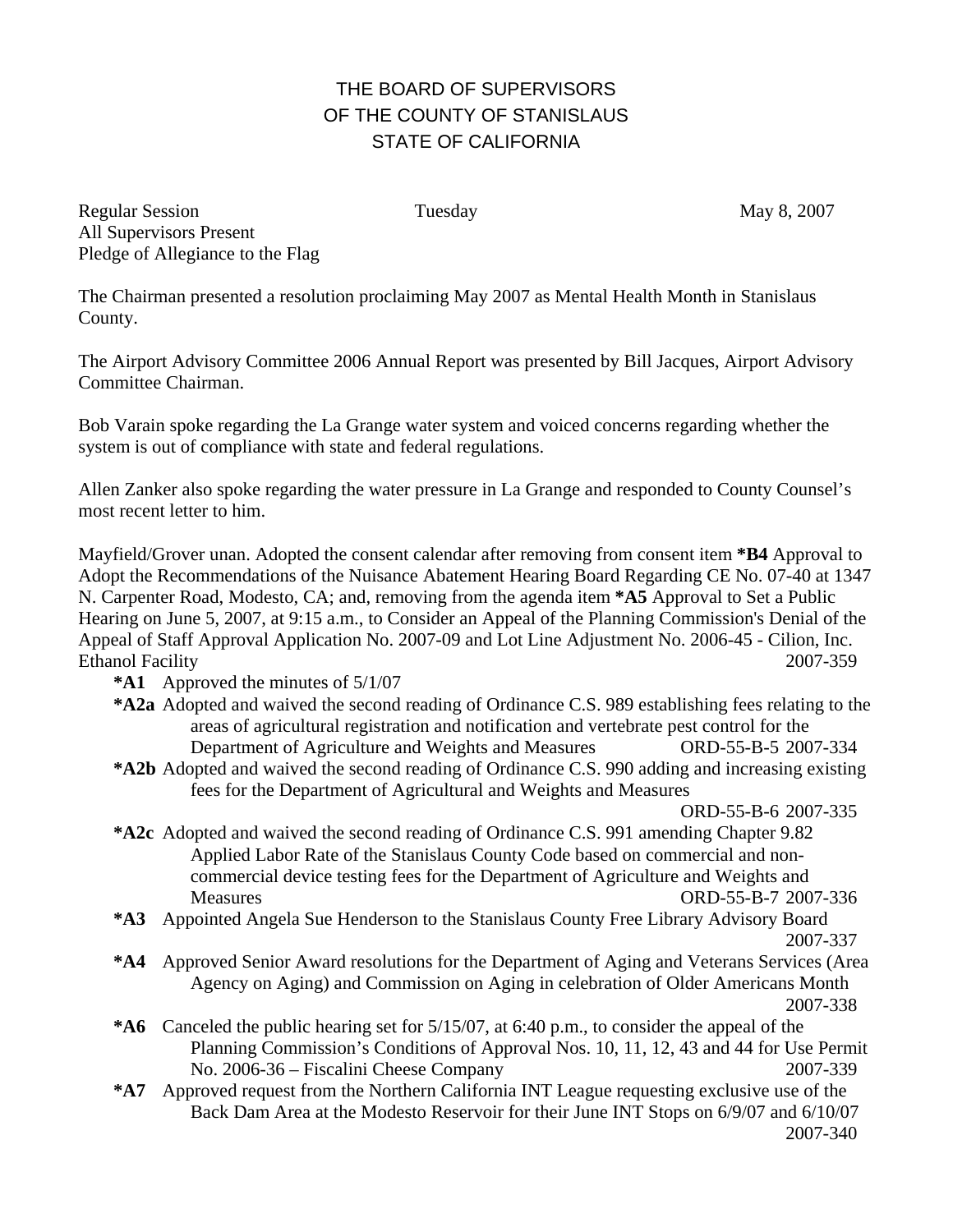- **\*B1** Approved and authorized the Chairman to sign the FY 2007/08 Pesticide Use Reporting Contract with the California Department of Pesticide Regulation - Agricultural Commissioner 2007-341
- **\*B2** Approved and authorized the Chairman to sign the FY 2007/08 Wildlife Services Contract with the United States Department of Agriculture - Agricultural Commissioner 2007-342
- **\*B3** Set Public Hearing on 5/22/07, at 9:20 a.m., to adopt the Property Tax Administration Cost Recovery Plan for FY 2006/07 - Auditor-Controller 2007-343
- **\*B5** Authorized the Director of DER, or her Designee, to apply for a competitive Household Hazardous Waste Grant to the California Integrated Waste Management Board for up to \$300,000 to expand the types and amounts of household hazardous waste collected and to help advertise and promote the facility operation; authorized the Director of DER, or her designee, to apply for a non-competitive household hazardous waste grant to the California Integrated Waste Management Board for up to \$7,000 to promote sharps collection and continuation of universal waste collection; authorized the Director of DER, or her Designee, to sign the grant agreements and to receive the Household Hazardous Waste grant funds from the California Integrated Waste Management Board; authorized the Director of DER, or her Designee, to purchase the supplies and equipment included in the agreements; and, authorized the Director of DER, or her Designee, to approve any future amendments to the agreements not to exceed the original agreement amounts – DER 2007-344

- **\*B6** Approved the Underground Storage Tank Local Oversight Program Contract No. 07-019-250-0 with the State Water Resources Control Board; authorized the Director of DER to sign the contract; and, authorized the Director of DER to sign any future amendments to Contract No. 07-019-250-0 not exceeding the original contract amount – DER 2007-345
- **\*B7** Approved the Stanislaus County False Health Care Claims Policy CEO 2007-346
- **\*B8** Rescinded authorization for GSA to negotiate a contract with PRIDE Industries for janitorial services at the Ag Center, Public Safety Center, GSA, Public Works (Fink Road Landfill and Patterson), Grayson Community Center, BHRS (Kansas Avenue and Turlock locations), Sheriffs Department (Waterford and Salida), and all of the Library facilities outside of Modesto; and, authorized GSA to cancel the RFP No. 06-44-TE and prepare a new RFP for janitorial services 2007-347
- **\*B9** Authorized staff to seek bids for security fencing at the Paradise Medical Office employee parking area – CEO 2007-348
- **\*B10** Approved the provisions contained within the tentative labor agreement reached between the County and Stanislaus County Employees Association (SCEA), American Federation of State, County and Municipal Employees (AFSCME Local #10) representing the Mid-Management/Supervisory Bargaining Unit, Technical Services Bargaining Unit, Crafts/Maintenance/Institutional Bargaining Unit and Office Worker/Clerical Bargaining Unit; approved the transfer of \$67,773 from Appropriations for Contingencies to fund the proposed increases in the 2006-07 FY for the DA, Public Defender, GSA, BHRS and HSA budgets; directed the Auditor-Controller to adjust the budgets a total of \$67,773 as detailed in the budget journal through a transfer from Appropriations for Contingencies; amended the "Salary and Position Allocation Resolution" to reflect the changes included in the tentative agreement; and, authorized the Chairman and all parties to sign the agreement – CEO 2007-349
- **\*B11** Approved wage adjustments for Management, Confidential and Extra-Help Employees as recommended; authorized the continued study of classification, salary and benefits for Management and Confidential positions as recommended; approved the transfer of \$54,471 from Appropriations for Contingencies by a  $4/5<sup>th</sup>$  vote of the Board to fund the proposed increases in the 2006-07 FY for the DA, Public Defender, GSA, BHRS, HSA,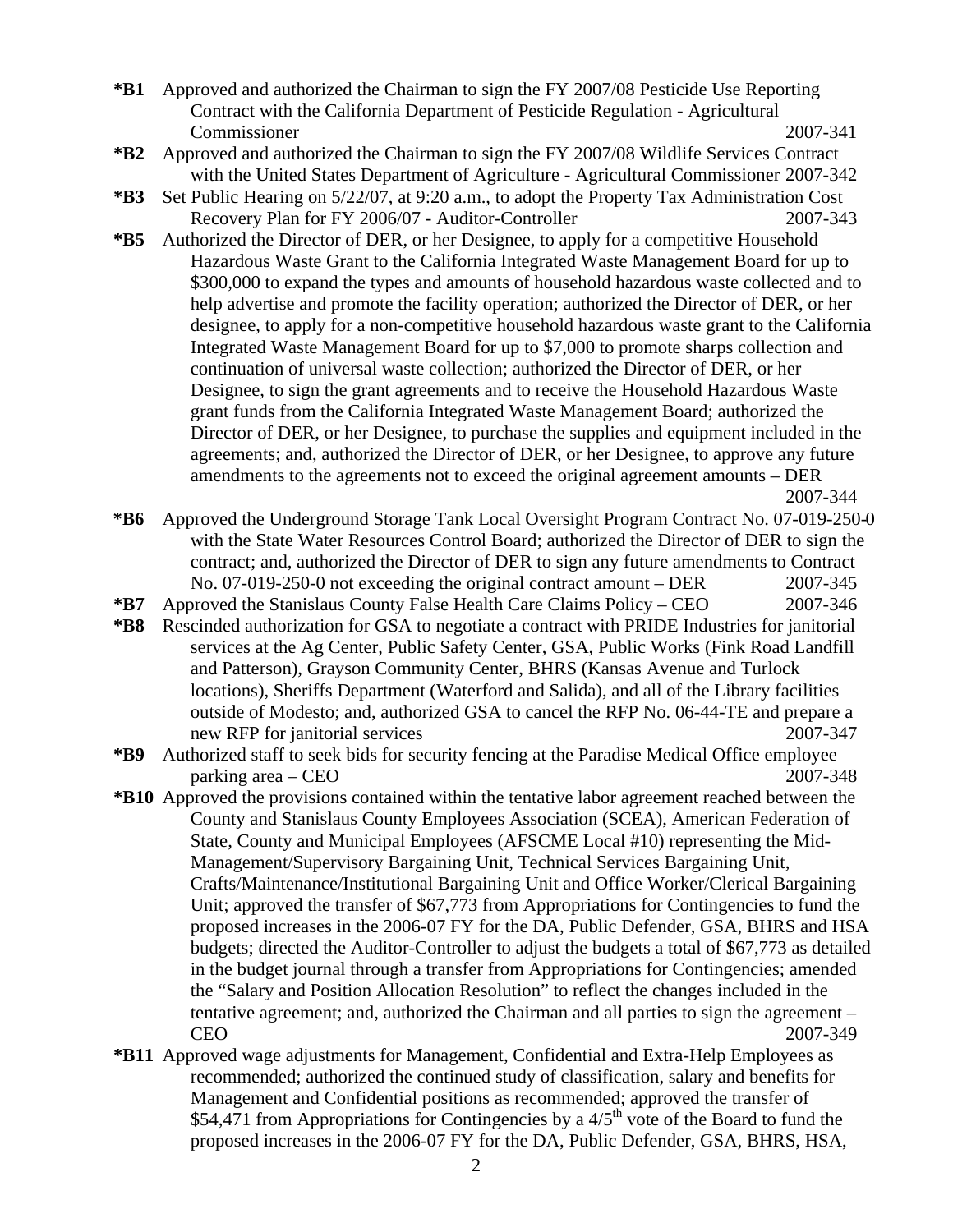COB, OES, Risk Management and BOS budgets; directed the Auditor-Controller to adjust the budgets a total of \$54,471 as detailed in the budget journal through a transfer from Appropriations for Contingencies; and, amended the Salary and Position Allocation Resolution to reflect the approved changes – CEO 2007-350

- **\*B12** Authorized the Auditor-Controller to advance funds to Oakdale Rural Fire District for operational expenses under Government Code §23010 in an amount not to exceed \$1,360,607 2007-351
- **\*B13** Approved the agreement between the San Joaquin Delta Community College and Stanislaus County for the Sheriff to provide law enforcement training in Stanislaus County; and, authorized the CEO and the Sheriff to sign the agreement on behalf of the County

2007-352

**\*B14** Authorized the transfer of \$525,000 from Appropriations for Contingencies to the Public Defender-Indigent Defense budget to fund increased costs; directed the Auditor-Controller to increase appropriations in the Public Defender-Indigent Defense budget by \$525,000; and, authorized the CEO and Auditor-Controller the authority to transfer funds from Appropriations for Contingencies to this budget if necessary at year-end, in an amount not to exceed \$75,000, to ensure this budget ends the year in a positive position – CEO 2007-353

- **\*B15** Approved modification of the contract with Concrete Innovations by Hallack for the Plaza concrete; and, approved the processing of change orders exceeding \$25,000 within the existing project budget with ISEC, the interior finishes' contractor for the Gallo Center for the Arts – CEO  $2007-354$
- **\*C1** Approved MOUs between Stanislaus County and the cities of Turlock, Ceres, Newman, Patterson, Waterford, and Hughson, and the Riverbank/Oakdale Transit Authority (ROTA) regarding ownership and maintenance of County-purchased bus shelters, benches, map/information holders and bus stop signs; and, authorized the County's Transit Manager to execute and implement the MOUs between Stanislaus County and the cities of Turlock, Ceres, Newman, Patterson, Waterford, and Hughson, and the Riverbank/Oakdale Transit Authority (ROTA) – PW 2007-355
- **\*C2** Approved a resolution authorizing the Transit Manager to act as the certifying representative for all Federal and State grant activities initiated by and for Stanislaus Regional Transit; and, authorized the Transit Manager to sign and certify all documents pertaining to Federal and State grant activities initiated by and for Stanislaus Regional Transit – PW 2007-356

Grover/DeMartini unan. **9:20am** Conducted a public hearing, introduced and waived the first reading of Ordinance C.S. 995 to adopt the Stanislaus County Fire Prevention Bureau amended fee schedule – OES ORD-55-B-11 2007-358

Grover/DeMartini unan. **\*B4** Adopted the decision of the Nuisance Abatement Hearing Board regarding nuisances at CE No. 07-40 at 1347 N. Carpenter Road, Modesto, CA – DER 2007-357

**Corr 1** Referred to the Auditor-Controller, a letter from the Stanislaus Consolidated Fire Protection District requesting the dry-period financing for Fiscal Year 2007-2008.

**Corr 2** Referred to the CEO, a letter from the Stanislaus County Mayors requesting support for an application for funding that has been submitted to the Economic Development Bank in the amount of \$250,000.

**Corr 3** Referred to the Auditor-Controller, a copy of Reclamation District 2091's Fiscal Year 2007-2008 Budget.